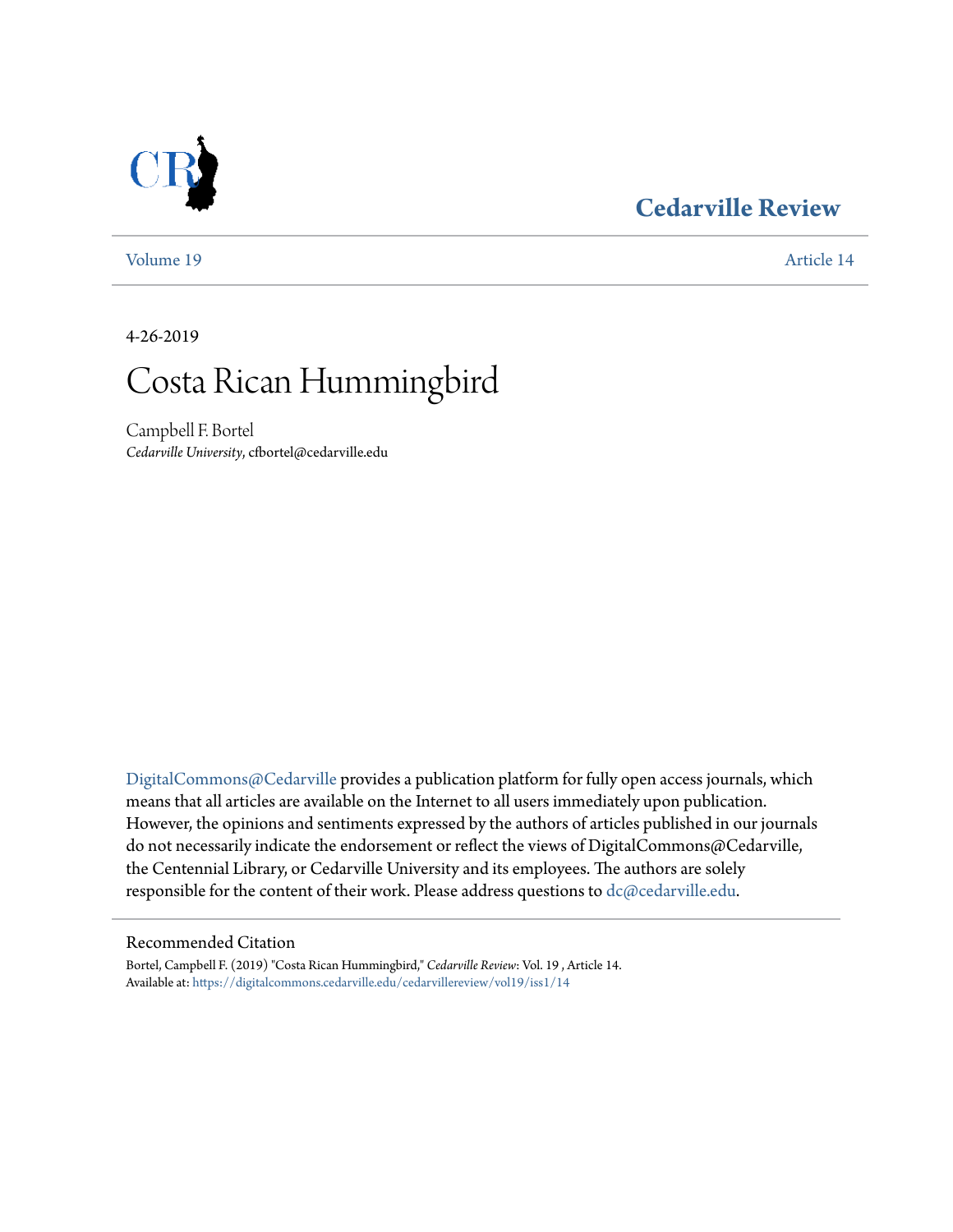## Costa Rican Hummingbird

Browse the contents of [this issue](https://digitalcommons.cedarville.edu/cedarvillereview/vol19/iss1) of *Cedarville Review*.

### **Description (Optional)**

Up in the mountains of the Monteverde Cloud Forest of Costa Rica there lies a hidden sanctuary of canopy trees enveloped in moss and orchids. This regal hummingbird came to rest upon a wire of feeders strung high above the trails on the forest floor.

### **Keywords** Cedarville, photography, Campbell Bortel

### **Creative Commons License**  $\bigcirc$   $\circ$

This work is licensed under a [Creative Commons Attribution-Noncommercial-No Derivative Works 4.0](http://creativecommons.org/licenses/by-nc-nd/4.0/) [License.](http://creativecommons.org/licenses/by-nc-nd/4.0/)

Follow this and additional works at: [https://digitalcommons.cedarville.edu/cedarvillereview](https://digitalcommons.cedarville.edu/cedarvillereview?utm_source=digitalcommons.cedarville.edu%2Fcedarvillereview%2Fvol19%2Fiss1%2F14&utm_medium=PDF&utm_campaign=PDFCoverPages)



This photography is available in Cedarville Review: [https://digitalcommons.cedarville.edu/cedarvillereview/vol19/iss1/14](https://digitalcommons.cedarville.edu/cedarvillereview/vol19/iss1/14?utm_source=digitalcommons.cedarville.edu%2Fcedarvillereview%2Fvol19%2Fiss1%2F14&utm_medium=PDF&utm_campaign=PDFCoverPages)